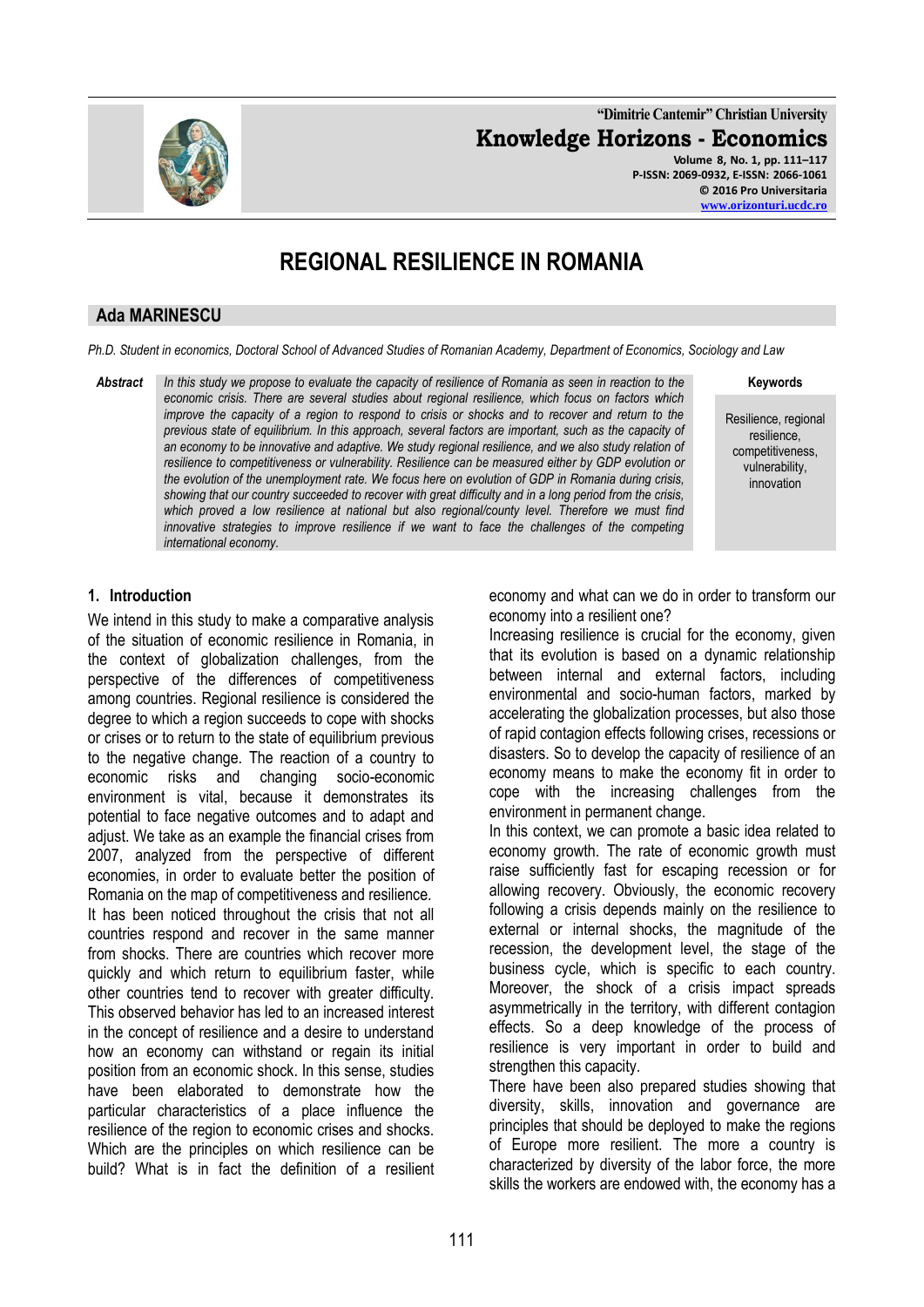growing capacity to face and cope with shocks because of these essential qualities which favor adaptation and also rapid and appropriate reactions to crisis. Innovation and public policies are also important factors supporting resilience. If a country is innovative, then it will learn quickly and invent all the measures needed in order to overcome crisis, while countries with a lower innovation index suffer from lack of adaptability and are not resilient.

## **2. Economic resilience – general definition**

Economic resilience means to identify new modalities to solve problems which suppose high enduring and resistance abilities, the capacity to stop or to recover after the negative effects of external shocks. A resilient economic system is a system where the probability of failures or risks appearance is reduced, and it supposes the existence of analytical and predictive skills.

Several definitions of economic resilience have been proposed. A first one is based on the analysis of economic equilibrium and it refers to the capacity of a system to return to a previous state, characterized by equilibrium. Other definitions of resilience are related to the theory of complex adaptive systems and refer to the ability of a system to adjust and change as response (reaction) to sudden pressures, shocks and negative impacts. Auto-organization in complex adaptive systems is an evaluative and adaptive process. Adaptive complex systems are formed from a big number of individuals who interact. Agents are different and they react in a various manner to stimulus which comes from the other agents and from the environment. Numerous interactions develop between these agents, and this environment of interdependencies and connections represents the environment where agents act. Within these interactions agents develop certain strategies of development; some of the agents realize a selection of these strategies in order to increase the adaptation to the environment, which represents the main activity of the complex adaptive systems.

Within the economy, resilience becomes a fundamental characteristic at micro and macro levels, in deterministic and stochastic terms of economic models for facing the shocks of various factors of sudden influence (Zaman, 2015).

The Multidisciplinary Centre for Earth Engineering Research defines economic resilience as inherent and adaptive answers (reactions) to hazards that give individuals and communities the opportunity to avoid potential losses at the level of economic agents, households, markets, at national and regional level. Adaptation means therefore that both individuals and systems where they are elements co-evoluate. Coevolution is a process which implies both individuals and systems and its possibility is ensured by adaptive changes produced as a result of learning.

It is crucial therefore to develop skills which build the resilience of a system, like possibility to learn and adapt in order to cope with shocks. If at the individual and economy or society level these kinds of characteristics are not enhanced, then the response of the system to crisis is not appropriate and the system loses the capacity to recover and return to the previous state.

# **3. Local/regional resilience**

Resilience is both a global and local concept. Regional resilience is often discussed in literature and is defined as the capacity of a region to register economic success accompanied by social inclusion, environmental protection and also ability to quickly overcome shocks (Bristow, 2010).

It seems that resilience can be tackled and measured at the global and also local and regional level. From this point of view we consider it would be interesting to analyze the capacity of resilience of Romania, taking into consideration the challenges inherent to globalization and also of economic growth and development.

At the local level, the resilience of regions/locations, as a possible answer to uncertainty and to rapid and volatile changes from the social and economic environment started to enter into attention (Iordana, 2015). It is actual questions how some regions are able to overcome shocks and to ensure a high level of wellbeing for people and to be economically successful, while other regions have a low level of recovery after crises. There are regions which have a high level of resilience and these not only obtain success on short term, but they are capable to keep this position on long term as well.

There are obviously some traits of a system which increase its resilience, while other act as elements which prevent it. The capacity to adjust and adapt of a region is enhanced by its ability of learning and innovation, like modern infrastructure, high skilled workforce and corresponding financing schema and diversified sectorial base (Martin, 2010).

According to the findings of ESPON study, there are a number of factors highlighted that are positively associated with more resilient regions. These include more diverse, export-orientated economies, with the presence of international companies and an innovative and higher skilled workforce (Territorial Observation No. 12, 2014).

It has been shown that resilience is a long run phenomenon. It is policy decisions taken years, and even decades, in advance that shape the adaptive capacity of a region to cope with and recover from an external shock. These points to a clear role for policy-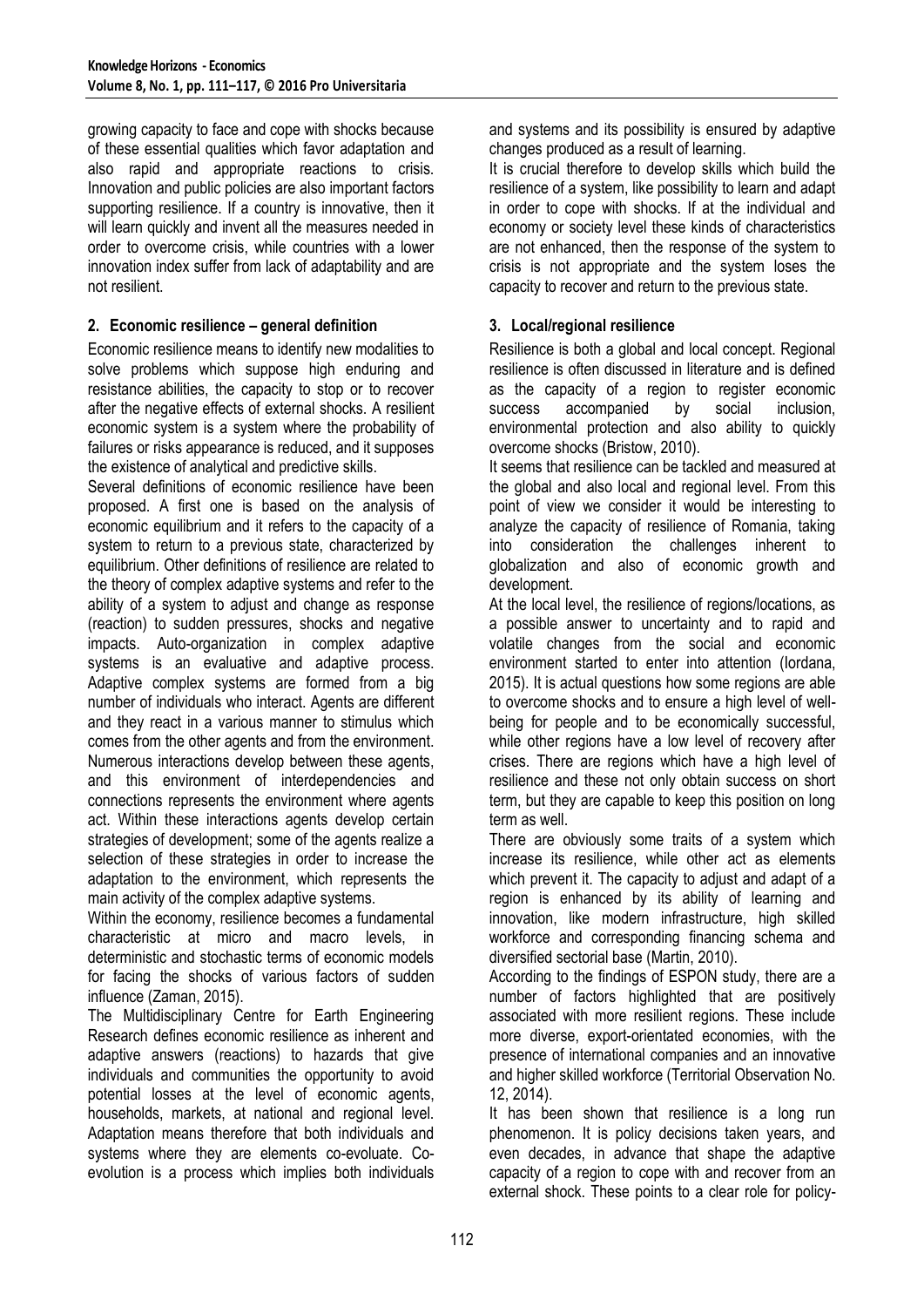makers, place-based actions and territorial development policy.

The interest towards regional vulnerability to shocks and their trajectories to surpass and return to growth has risen with the global economic crisis since 2008. There are several European studies which discussed the differences between various regions of Europe regarding the size of recession and afterwards economic recovery. In case of Romania, there has been noticed a greater resilience of the region Bucuresti Ilfov and difficulties associated with structural changes and integration into EU economy (Davies, 2011).

Regional resilience is an important factor when we analyze the economic structure and potential of a country. If the country or region has the abovementioned characteristics, it has a great innovative capacity, high-skilled workforce and it is oriented towards international activities, the region has a bigger chance to survive through crises and to adapt. From this point of view, we will try to analyze the reaction of our country to the economic crisis since 2007, as well as the way various counties from Romania responded to crisis. The analysis shows that our recovery potential is not very big and our country can be considered a low-resilient country.

## **4. Competitiveness and resilience**

According to a report realized by experts from World Economic Forum, The Global Competitiveness Report 2015–2016, there is a strong relation between competitiveness and resilience. Competitiveness improves resilience and contributes to the resilience of an economy, bringing another reason to prioritize the productivity increase. Countries which were considered more competitive before the crisis had the tendency to resist better to the crisis (like for instance Germany or Switzerland) or they recovered more quickly. For example, USA has returned to economic growth ever since 2010, while for Greece the return lasted until 2014.

In order to create sustainable economic growth on long term, the region must build resilience towards external shocks. To this purpose, innovation, infrastructure and skills are among the most important which must be strengthened. Important measures would be also structural reforms, measures to improve business environment and support innovation, to which adds a better educated workforce.

The Report shows that competitiveness – understood as higher productivity  $-$  is a key driver of growth and resilience. The historic proportions of the economic crisis and the relative performance of economies since its onset in 2008 have shed light on how structural weaknesses can exacerbate the effects of, and hinder recovery from shocks.

During the crisis, the more competitive economies systematically outperformed the least competitive in terms of economic growth: they either withstood the crisis better or recovered more quickly. This result holds true at every stage of development. So, it seems that competitiveness is a key factor for improving resilience of the regions. If a country is competitive from the economic point of view, then it can sustain a steady economic growth on long term. The relation between economic growth-competitiveness and resilience is therefore very important to be brought to attention. Competitiveness of a country influences its economic growth and this means that the country can build resilience better because it has the capacity to quickly recover and return to a previous state.

## **5. Resilience and vulnerability**

Resilience can also be defined in comparison with vulnerability. The computation and corroboration of economic vulnerability and economic resilience indicate the global risk to be caused by external/internal shocks as a result of the inherent vulnerabilities more or less compensated by public policies.

The evolution of economic thought trends regarding the new concept of economic resilience, occurred from the need to capture and underlie policies, tools and mechanisms in order to prevent, improve, offset, reduce and combat the negative effects of different types of environmental and/or economic and financial shocks and was accompanied simultaneously by refining the concept of economic vulnerability. All in all, the economic vulnerability of a country/region is understood as a set of (inherent) features having a permanent or temporary nature on which decision makers cannot exercise a direct and decisive control and, therefore, cannot be associated to governance errors (Zaman, 2012; Zaman and Vasile, 2014).

Vulnerabilities are a kind of datum of an economy existence and functioning that cannot be directly invoked as a factor of the governance underperformance. This does not mean that obvious and demonstrable governance errors are automatically included in the whole vulnerability.

So resilience means to find ways to fight against vulnerabilities, which are inherent to a certain system. Vulnerabilities must be first identified, and measures taken in order to be able to adapt to them and increase resilience. Even if vulnerabilities are in a way natural, there is always a possibility to overcome them, but this requires again innovation and competitiveness in order to develop successful adaptation strategies.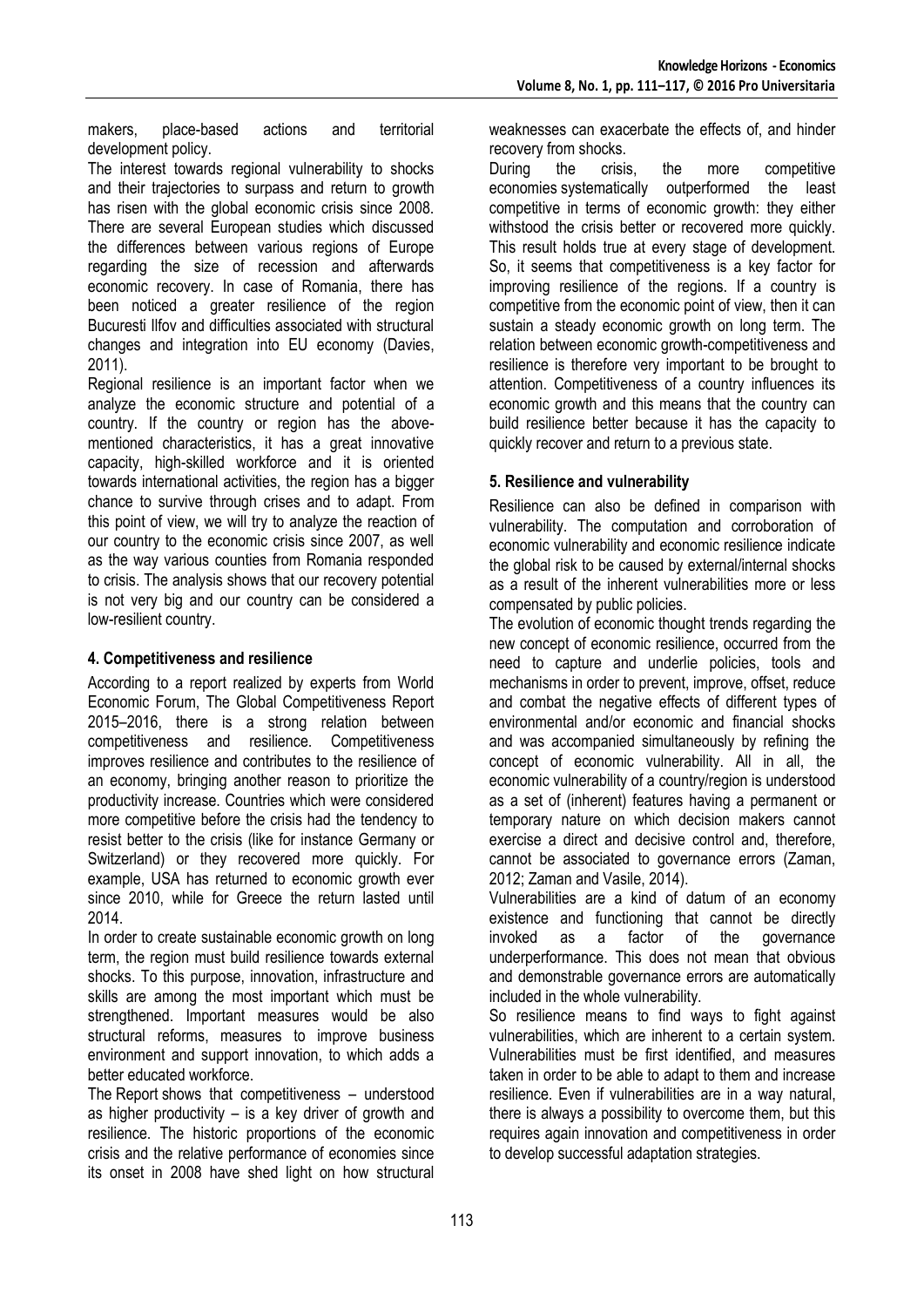#### **6. Measurement of resilience**

According to experts (Bruglio, L., 2004, Cordina, G., 2004, Crowards, T., 2000, Ferrugia, N., 2004), the index of resilience can be determined as automatic average of the following indices: economic openness (the rate of international trade in GDP); concentration of exports (lack of diversification); dependence on strategic imports. The economic resilience significance differs by the size of countries, the smallest ones being most vulnerable as against the large-sized ones which can better cope with external shocks. So, we can deduce that if an economy is not open to external trade and the exports and imports are not diversified, it is more vulnerable. In order for an economy to survive, it is necessary to have a system of trade which performs very well, in the sense of diversification, mobility and internationalization. Innovation, skills and diversity seem to lead to success in learning and adapting, increasing therefore the capacity of resilience.

Usually the components of the ER index, in the hypothesis of absorbing or combating shocks include:

- macroeconomic stability (the share of budgetary deficit in GDP, the sum between the inflation rate and the unemployment rate, the share of external debt in GDP);

- efficiency of the microeconomic market (refers to the size of government, legal structure and security of the ownership right, access to healthy money, freedom of international trade, regulations in the field of labor, business and credit);

- good governance (legal independence, impartiality of judges, copyright protection, military intervention in justice, political system);

social development (education, employment, cohesion, qualification, health).

Taking into account the above mentioned, it is very important to find a unit of measure for resilience. We can use two principal indicators to assess the resilience of regional economies to the economic crisis: the number of persons employed and levels of economic output (GDP).

We take this view because in territorial terms, the crisis had an asymmetrical impact. Not all regions experienced economic decline and the territorial impact of the crisis has varied greatly. Equally, while some regions experienced a swift return to pre-crisis levels of employment and output, for others the process of recovery has proved much more protracted, with many regions entering a period of sustained stagnation.

Then the natural question becomes what helps resilience grow? Because regions are very different among them, it is of course difficult to appreciate which are the specific factors which help build resilience. Usually it is considered that the most important influence on the resilience of a region is the form and structure of the economy. Broadly, dependence on single sectors, or a small number of employers, is detrimental to the resilience of an economy. A more diverse economic structure provides greater regional resistance to shocks. Diversity is thus a key factor which helps economies survive through crises and even recover and which helps to build resilience.

At the same time there is a strong positive relationship between higher levels of innovation and entrepreneurial culture and observed resilience outcomes. Similarly, stable growth patterns and lower unemployment prior to an economic shock appear to promote resilience. This suggests that resilience is a longer-term phenomenon based on stable growth rates over longer periods of time.

A region's population can also influence its ability to withstand – or recover from – an economic shock. The clearest relationship is in the area of skills. Areas with more highly qualified populations tend to have more positive resilience outcomes. Labor market flexibility is also an important feature shaping the ability of many regions to respond to economic crisis. The reduction of working hours in order to retain skilled labor and human capital was a common strategy adopted by firms and, broadly, accepted by workers as an alternative to higher levels of redundancy and potential unemployment. This labor-led strategy is one reason that employment resilience has proved typically stronger than GDP resilience.

The evidence suggests that the presence of an urban center, particularly second-tier centers, is positively associated with resilience. In contrast, regions that are more remote from major urban centers have tended to prove less resilient.

#### **7. Economic resilience in Romania**

We will turn to a short analysis of the situation of Romania in terms of regional resilience as it was measured during the crisis. If we analyze the countries of the EU in terms of real GDP growth it was observed that more developed countries, such as France or Germany for example, succeeded to recover the GDP of 2009 in only one or two years, while for less advanced countries this time interval was much bigger. We follow an analysis which focuses on the issue of regional resilience against the recent financial and economic crisis in the case of Romania, taking the county as territorial unit of observation. Based on the idea that the shock of a crisis impact spreads asymmetrically in the territory, with different contagion effects, the study advances a new approach of the speed and duration of GDP decline recovering.

Data analysis showed that, at macroeconomic level, Romania has not proved resilient to the crisis impact, after two years of recession and a recovery period of 4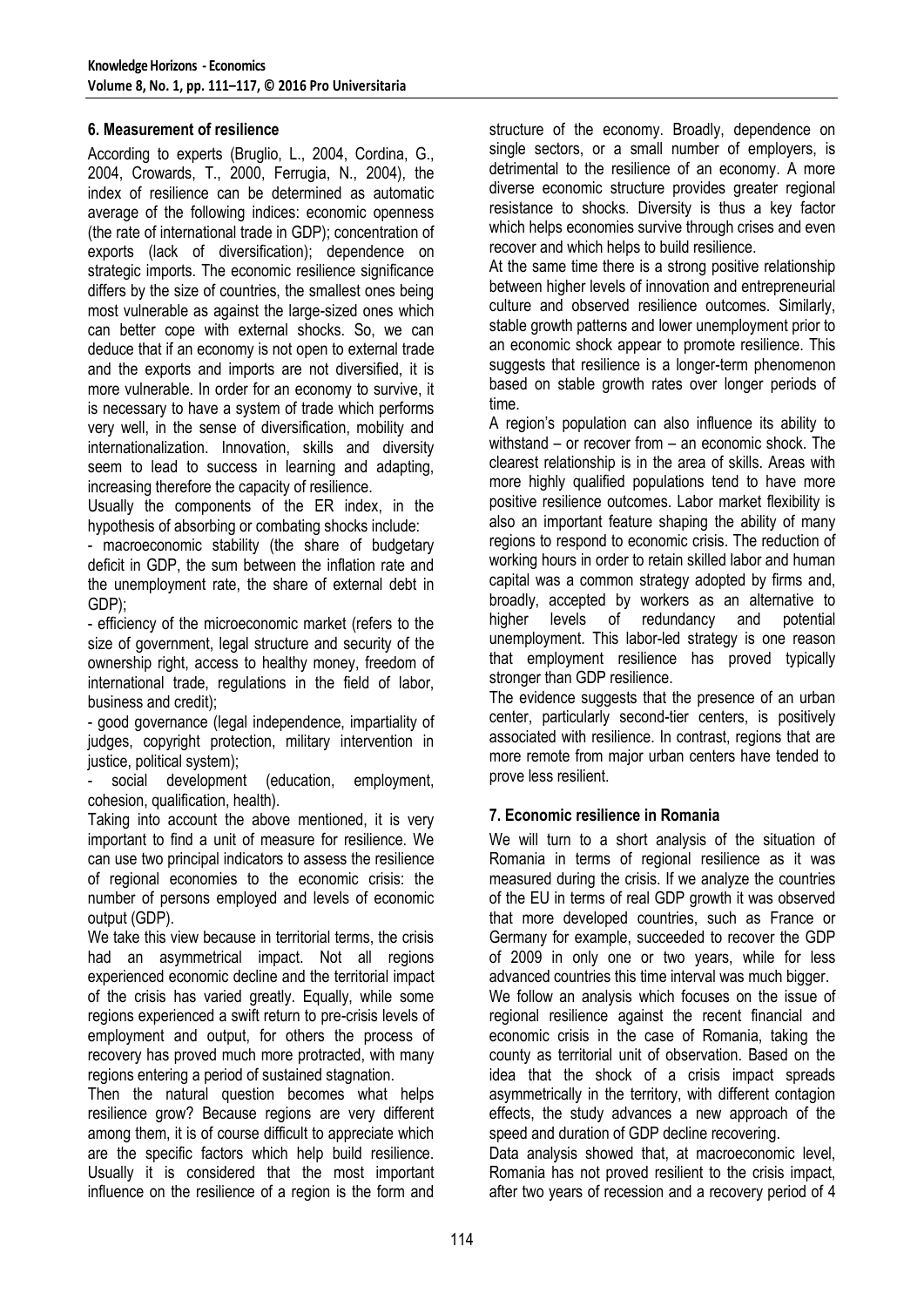years succeeding barely in 2014 to return to the GDP level achieved in 2008. In Romania the GDP decline from 2009 was recovered after 6 years, which means a low resilience to economic crises and the weak capacity of the country to return to its precrisis macroeconomic trend lines.

The research highlighted the differentiated recovery duration of the economic decline in territory, in 2014 many counties having to recover in the coming years remained GDP gaps. We will concentrate on GDP mainly, although there are also other measurements of the resilience, like impact on employment, focusing on R&D sector as revealing the endogenous growth generating potential at county level.

As noticed in a study by Zaman and Georgescu, the GDP recovery process at county level in Romania has been characterized by counties with lower resilience, which had only a partial recovery to certain degrees, counties with higher resilience, which overcame the GDP decline and succeeded to resume the economic growth and also counties with unsteady resilience, which altered post crisis recovery and recession (Zaman, Gh., Vasile, V., 2015).

If we analyze data from NIS we notice that during the year 2009 the crisis affected in a serious manner almost 39 counties from Romania. 39 counties of the country registered a decline in GDP as follows: Calarasi (-12,2%); Olt (-12,1%); Bucuresti (-11,7%); Galati (- 11,4%); Valcea (-9,8%); Buzau (-9,7%); Bihor (-8,8%); Vaslui (-8,6%); Tulcea (-8,4%); Hunedoara (-7,8%); Mures (-7,7%); Alba (-7,5%); Timis (-7,3%); Vrancea (- 6,9%); Arad (-6,7%); Neamt (-6,7%); Ialomita (-6,4%); Teleorman (-6,1%); Satu-Mare (-6,0%), Ilfov (-5,7%); Dambovita (-5,7%); Iasi (-5,7%); Bacau (-5,5%); Mehedinti (-4,8%); Salaj (-4,6%); Harghita (-4,5%); Botosani (-4,5%); Dolj (-4,4%); Cluj (-4,4%); Covasna (- 4,3%); Maramures (-3,1%); Sibiu (-2,9%); Giurgiu (- 2,9%); Bistrita Nasaud (-2,8%); Constanta (-2,5%); Prahova (-2,4%); Braila (-1,7%); Brasov (-1,4%); Suceava (-1,1%). 2009 was peak of the crisis for Romania and even counties which witnesses higher development levels, like Bucharest, Timis or Iasi recorded a big GDP decline. This shows that Romania was not actually prepared for a serious economic crisis and that the capacity of our regions to absorb shocks and return to equilibrium is very low compared with other regions of the world.

The situation lasted in 2010, when in 25 counties was registered a further decline in GDP. The GDP decline in 2010 affected the following counties: Braila (-14,3%); Prahova (-14,2%); Bistrita Nasaud (-11,4%); Arges (-10,5%); Covasna

(-9,9%); Neamt (-8,1%); Harghita (-7,3%); Teleorman (-6,8%); Botosani (-6,5%); Suceava (-6,4%); Vaslui (-5,8%); Ilfov

(-5,8%); Valcea (-5,7%); Mures (-5,3%); Dolj (-4,5%); Satu Mare (-5,3%); Hunedoara (-4,4%); Sibiu (-4,2%); Salaj (-3,8%); Bacau (-2,6%); Maramures (-2,4%); Caras Severin (-1,7%); Cluj (-1,5%); Bihor (-1,0%). The other 17 counties registered GDP increase in 2010 compared to 2009, but which were mostly in the range of 7% - 0.2%, which means rather a slight recovery of economic growth after large decreases compared to the previous year. It is also worth mentioning that the year 2010 was the year when economic recovery was beginning for other countries which restarted economic growth.

In 2011, there was the beginning of recovery for Romania with a GDP growth of 2.2% at the national level. The year 2011 witnessed a beginning of the economic recovery, sustained by higher or lower GDP increases (between 7.9% in Buzau county and 0.3% in Bucharest) in 40 counties. Still economic growth was rather modest and insignificant compared to the previous levels of decline and we cannot state that the recovery can be considered an important one. The decline was not recovered and GDP increases were rather small.

During the year 2012, the country registered also a modest GDP growth of 0.6% at national level. In 25 counties economic decrease continued and 17 counties had an uprising trend in GDP. The big number of counties which registered an economic decline in GDP is a sign of seriousness and duration of the crisis, which proved to be a long phenomenon.

Only during the year 2013 economic growth started seriously in all the counties of the countries. GDP at the national level increased by 3.5%. Of the counties which registered economic growth in terms of GDP we can mention but a few: Dolj (22.2%); Sibiu (8.4%); Arges (8.4%); Timis (6.8%); Prahova (4.4%); Brasov (4.2%); Arges (3.9%).

This economic recovery continued all along the year 2014, when most counties recorded an economic increase.

From this analysis we can draw the conclusion that there are of course counties which have a bigger potential of resilience than other counties from Romania. There are counties which demonstrated their potential to recover quickly from crisis and to show economic recovery, which can be considered highresilient counties, while there are other counties which do not possess the same potential for recovery. In the case of these counties the potential of recovery is extremely low. Generally speaking, the potential of recovering the economic decline per total of the economy has not proved to be enough, because in Romania the effects of the economic crisis have started to recover only in 2014.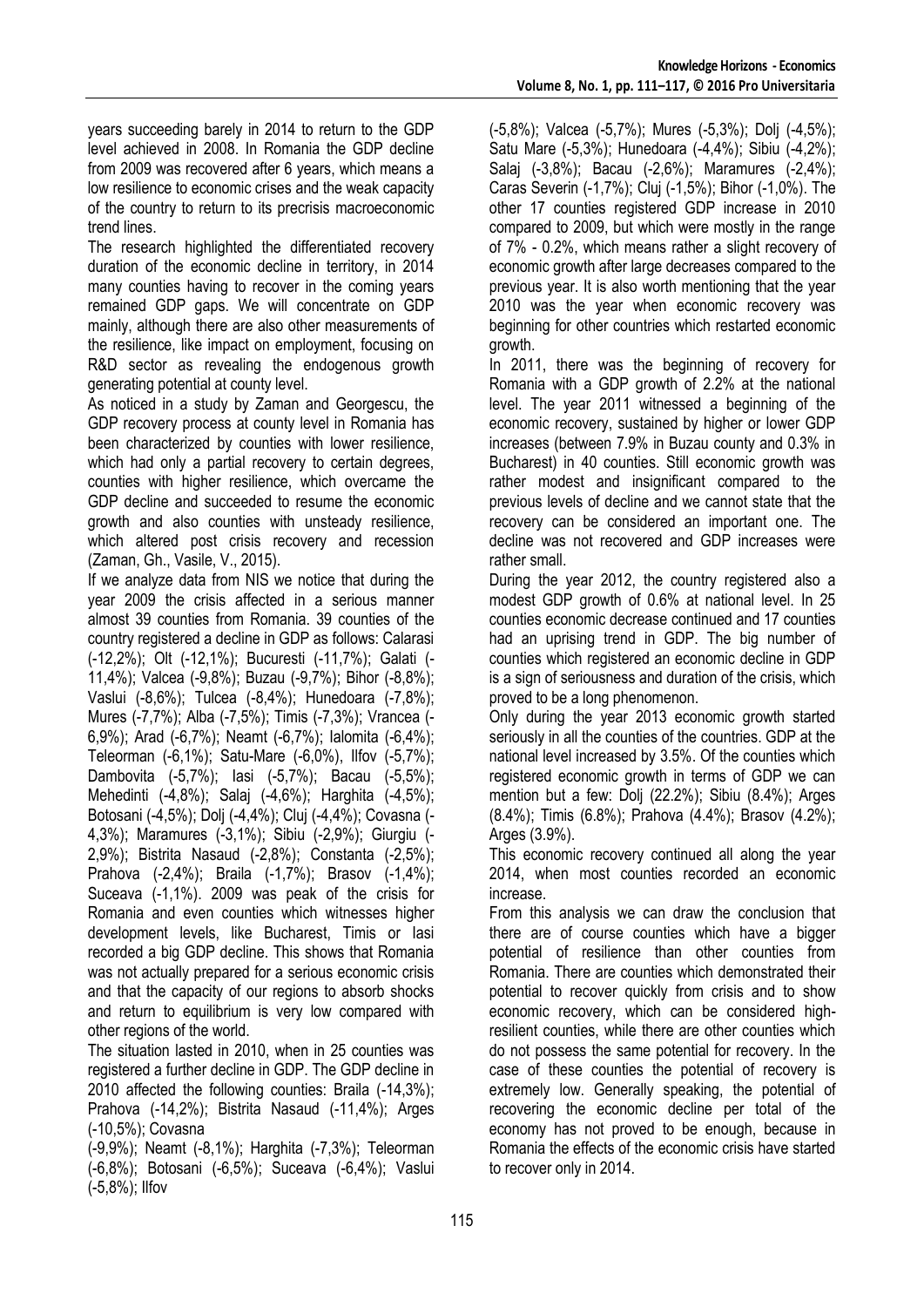That is why we think it would be important to continue the analysis of each county potential for resilience, taking into account the main factors which caused GDP decline, as well as studying opportunities in order to improve and strengthen future resilience. In the context of globalization challenges, it is important to have an economy at the national and regional level which has the potential to improve and support economic growth in a steady and self-sustainable manner. Our interest is to increase resilience and recovery capacity from internal and external shocks which, in the context of globalization, can bring about speeds and intensities of contagion and spreading at the international scale.

The analysis also shows that the global economic crisis had a serious negative impact on the economy of Romania, especially as concerns the severe GDP decline at macroeconomic and at county levels, and the longer duration of the economic downturn recovery. The main point to be outlined from this analysis is that the decline produced by the crisis was recovered only after 6 years, in 2014, which shows a low recovery and resilience capacity of Romania. In other words, Romania has just managed to recover the GDP level achieved in 2008, after a period of economic decline for two years, followed by a recovery period of 4 years, which basically means a longer recovery period compared to that of other countries. The research highlights the differentiated recovery duration of the economic decline in 42 counties, a number of 23 counties, Bucharest Municipality included failing to achieve by 2014 the GDP level recorded in 2008.

Thus, after 2014, a number of 11 counties have to recover GDP gaps. Among counties with GDP gaps to be recovered in the following years, there are some counties of systemic importance such as Bucharest, Prahova or Cluj. One of the factors to be considered for catching the calculated gaps is related to the increase of total factor productivity in the implementation of endogenous regional growth strategies, based on internal economic and natural potential, efficiently combined with external factors of economic growth. Enhancing regional economic resiliencies is an extremely complex task which depends on a multitude of economic, social, technological factors, both external and internal. The external economic openness of regions, their well-defined specialization strategies, environmental investments represents important factors supporting the resilience and re-launching sustainable regional economic development.

## **8. Conclusions**

Resilience requires complex adaptive systems, in response to stress and strain, a new examination of the economic equilibrium and dynamics, new stability domains and factors. It is important to find and invent new manners to respond to shocks and crisis. Economic systems should be seen as complex adaptive systems, because learning inside these systems takes place naturally and has as effect a better response to environment challenges. Economy must be treated and understood in its complexity, not considered a simple mechanism of aggregation of individual rational behaviors, but a real complex system where everything happens in interrelation and interconnection. Inside these systems, order is created not in a rational predicted manner but through the cumulated effect of individual behaviors characterized by diversity and impredictibility. This requires a transition from liner to non-linear approaches.

In today global economy there are a lot of factors of risk and uncertainty which affect economic evolution, and we have to analyze the synergy between risk and uncertainty taking into account the increasing international interdependence of globalization. Referring to the regional resilience of Romania, it is clear that policy makers should work in order to shape resilience, taking into account the long-run effects of implementing resilience into an economy. If we want to live in a resilient economy, then we must encourage diversity, competiveness and reduce inherent vulnerabilities. This approach requires a new vision of innovation and the introducing of innovative practices and of special skills which should enable people to react to crises or shocks. Romania, both at national and county level, has a serious problem regarding resilience and this process of creating resilient mentalities should start from decision-makers to the whole economy, because crisis or shocks can be tackled and we must find innovative ways to cope with them.

#### **References**

1. Bristow, G., *Resilient regions: re-'place'ing regional competitiveness,* Cambridge Journal of Regions, Economy and Society, 3, 2010, pp. 153–167

2. Davies, S., Regional resilience in the 2008–2010 downturn: comparative evidence from European countries, Cambridge Journal of Regions, Economy and Society, no. 4, 2011, pp. 369–382

3. Iordana, Marioara, Chiliana, Mihaela-Nona, Grigorescu, Adriana, Regional Resilience in Romania - Between Realism and Aspirations, Procedia Economics and Finance 22, 2015, pp. 627 – 635

4. Martin, R., Regional Economic Resilience, Hysteresis and Recessionary Shocks, Papers in Evolutionary Economic Geography # 10.18, Utrecht University, Urban & Regional Research Centre Utrecht, November 2010